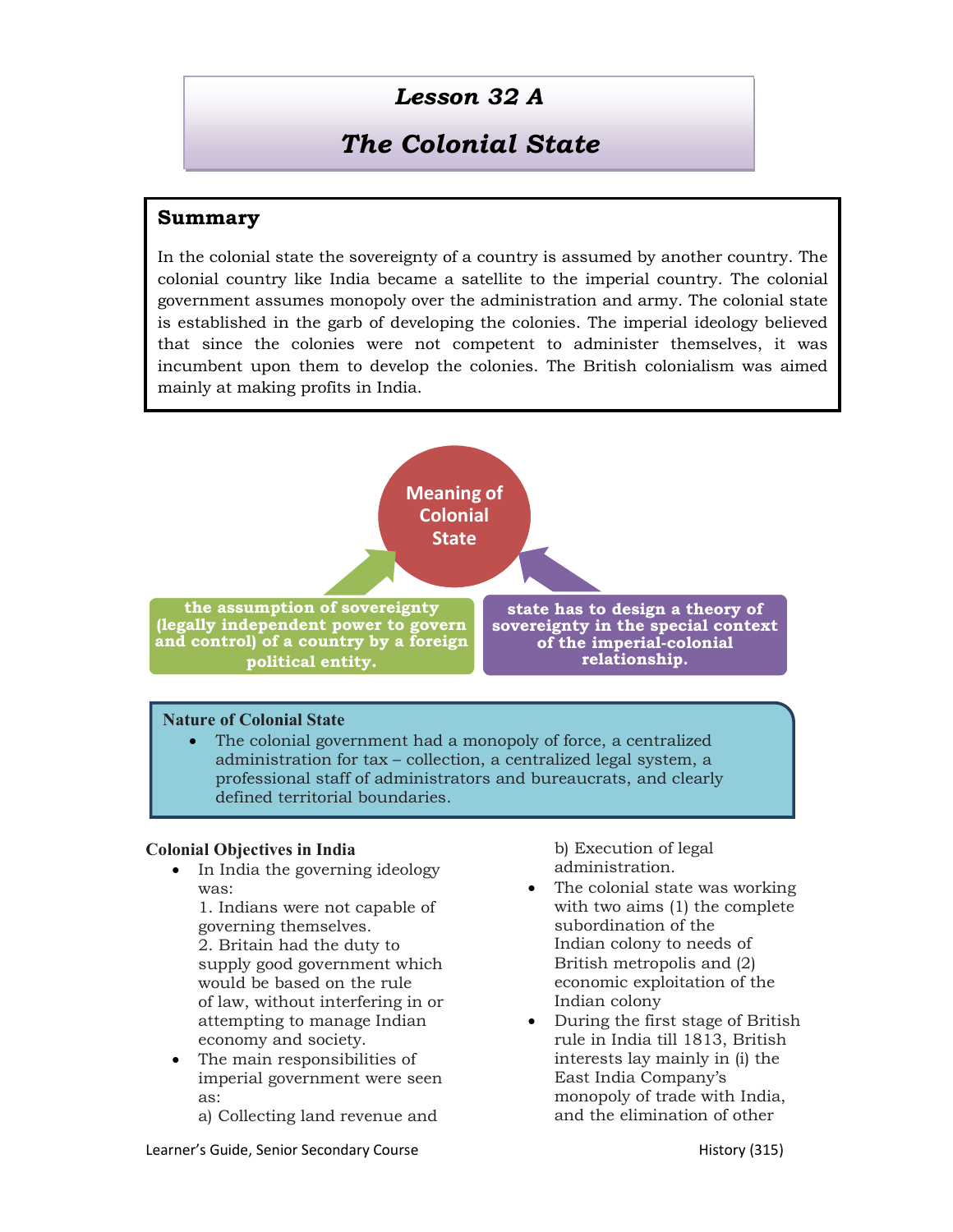European competitors, (ii) the control over financial resources, through taxation.

 The interest of the British industrialists lay in using India as (a) a market for

their manufactured industrial goods, (b) a source of raw material like (jute, cotton etc.) for their industries and food grains, opium etc. for export.

#### **ORMS OF LEGITIMACY**

- By 1835 Persian remained the official language and name of the Mughal emperors kept on appearing on coins.
- The highest gun salute was reserved for the Mughal dynasty only till 1837.
- Withdrawal of these symbols of sovereignty was a symbolic act on the part of the British East India Company signifying that it had captured the sovereignty of India.
- The terminology of subordination included 'paramountcy', 'Protection', 'subsidiary alliance', 'indirect rule','collaboration', drawn mainly from British experience in India.

#### BEGINNING OF THE COLONIAL CONTROL

- During the Initial phase of colonial control, indigenous civil administrator was continued.
- Clive had operated a 'dual' system, i.e. Company power and a puppet Nawab.

#### BELIEF IDEOLOGY AND IDEOLOGUES OF COLONIALISM

- There was a strong streak of Benthamite radicalism in the East India Company administration.
- Malthus was professor of economics at Hailey bury, and the teaching there for future company officials was strongly influenced by Utilitarianism.
- The Utilitarians deliberately used India to try out experiments and ideas (e.g. competitive entry for the civil service) which they would have liked to apply in England.

 One of the most significant things the British did to Westernize India was

to introduce a modified version of English education. Macaulay's 1835 Minute on Education had a decisive impact on British educational policy and is a classic example of a Western rationalist approach to Indian civilization.

• Macaulay was strongly opposed to this orientalism.